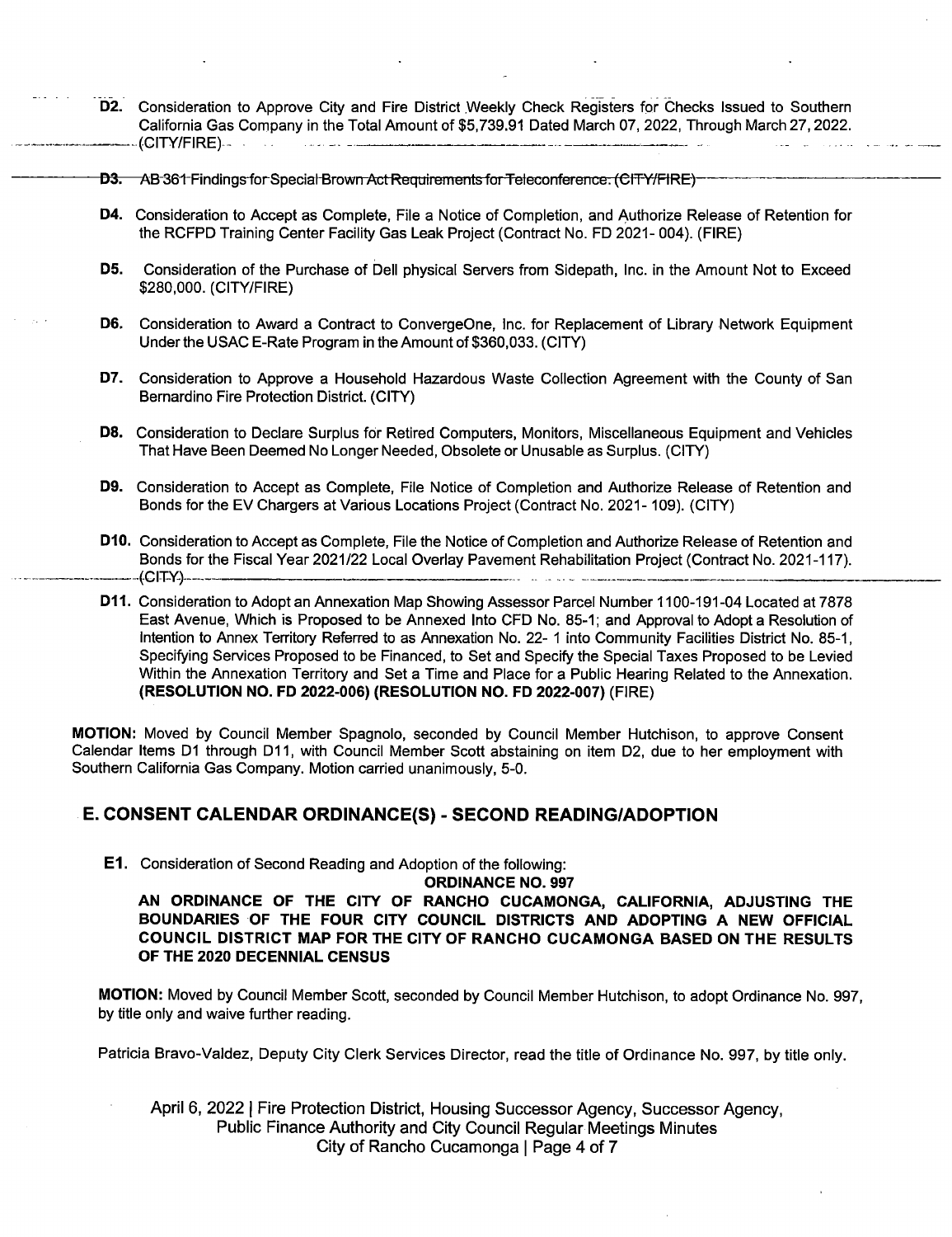VOTES NOW CAST ON MOTION: Moved by Council Member Scott, seconded by Council Member Hutchison, to adopt Ordinance No. 997, by title only and waive further reading. Motion carried 5-0.

#### FTADMINISTRATIVE HEARING ITEM(S)

None.

# G. ADVERTISED PUBLIC HEARINGS ITEM(S) - CITY/FIRE DISTRICT

G1. Discussion, Consideration and Possible Action to Introduce, Waive Reading of and Adopt by a Four- fifths Vote, Interim Urgency Ordinance No. 999, Extending for an Additional Year ( 365 days) through April 20, 2023, an Existing Moratorium on the Approval of Applications for Building Permits or Other Entitlements for New Service Station Uses or the Expansion of Existing Service Station Uses in the City of Rancho Cucamonga, Declaring the Urgency thereof and Making a Determination of Exemption Under the California Environmental Quality Act( CEQA). ( INTERIM URGENCY ORDINANCE NO. 999) ( CITY)

City Manager Gillison introduced Mike Smith, Principal Planner and Jennifer Nakamura, Deputy Director of Planning, who gave the Staff Report for item G1.

Mayor Michael opened the Public Hearing.

There were no public communications made.

Mayor Michael closed the Public Hearing.

Discussion ensued on an application received by the city for the development of a gas station and timeframe for the moratorium.

MOTION: Moved by Council Member Scott, seconded by Mayor Pro Tem Kennedy, to adopt interim Urgency Ordinance No. 999, by title only and waive further reading.

Patricia Bravo- Valdez, Deputy City Clerk Services Director, read the title of Ordinance No. 999, by title only.

VOTES NOW CAST ON MOTION: Moved by Council Member Scott, seconded by Mayor Pro Tem Kennedy, to adopt interim Urgency Ordinance No. 999, by title only and waive further reading. Motion carried 5-0.

## H. CITY MANAGER'S STAFF REPORT(S)

None.

## I. COUNCIL BUSINESS

11. Consideration of the City Council Community Parks and Landscape Citizens' Oversight Subcommittee' s Recommendation to Appoint Members to the Community Parks and Landscape Citizens' Oversight Committee. (CITY)

MOTION: Moved by Council Member Hutchison, seconded by Mayor Pro Tern Kennedy, to approve the appointments of Denise Garzaro, Pascal Pangestu, and Matthew Parmental to the Community Parks and Landscape Citizens' Oversight Committee. Motion carried unanimously, 5-0.

## 12. COUNCIL ANNOUNCEMENTS

Mayor Pro Tem Kennedy announced that the week prior she and Council Member Scott along with City staff visited Washington D.C. and legislative offices to advocate on behalf of the City and noted that she is hopeful for funding opportunities for city projects/services.

April 6, 2022 | Fire Protection District, Housing Successor Agency, Successor Agency, Public Finance Authority and City Council Regular Meetings Minutes City of Rancho Cucamonga | Page 5 of 7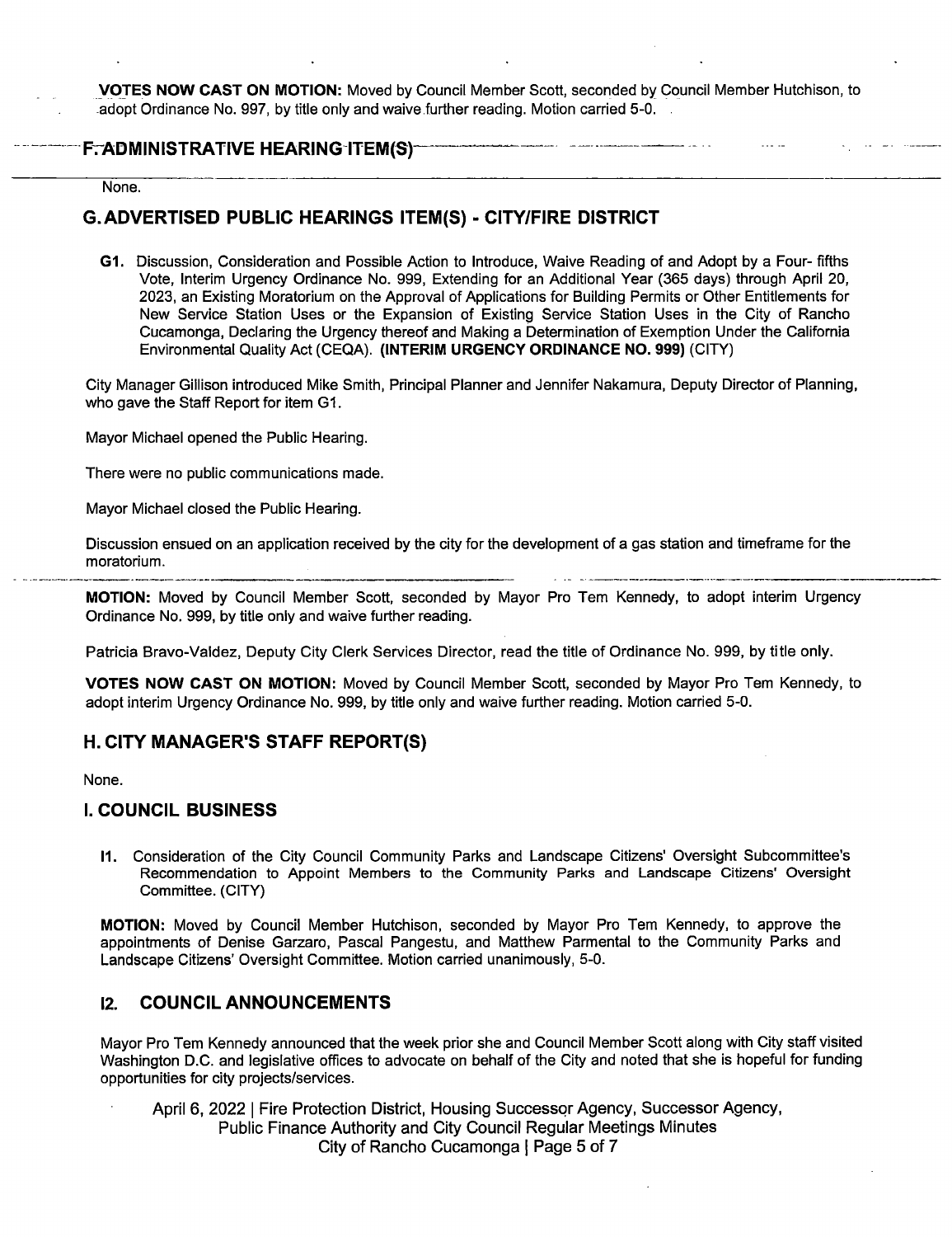# I3. INTERAGENCY UPDATES

None.

## J. CITY ATTORNEY ITEMS

None.

# K. IDENTIFICATION OF ITEMS FOR NEXT MEETING

None.

# L. ADJOURNMENT

Mayor Michael recessed the City Council Meeting at 7:28 p.m. to Closed Session.

Present were Council Members: Ryan Hutchison, Kristine Scott, Sam Spagnolo, Mayor Pro Tem Lynne Kennedy and Mayor L. Dennis Michael.

Also present were: John Gillison, City Manager; Nicholas Ghirelli, City Attorney; Lori Sassoon, Deputy City Manager/Administrative Services; Elisa Cox, Deputy City Manager/Cultural & Civic Services and Matt Burris, Deputy City Manager/Economic and Community Development.

## CONDUCT OF CLOSED SESSION

- D1. CONFERENCE WITH LABOR NEGOTIATOR ROBERT NEIUBER, HUMAN RESOURCES DIRECTOR PER GOVERNMENT CODE SECTION 54957. 6 REGARDING LABOR NEGOTIATIONS WITH THE RANCHO CUCAMONGA CITY EMPLOYEES' ASSOCIATION ( RCCEA), TEAMSTERS LOCAL 1932, EXECUTIVE MANAGEMENT GROUP - (CITY)
- D2. CONFERENCE WITH LEGAL COUNSEL— PENDING LITIGATION PURSUANT TO PARAGRAPH ( 4) OF SUBDIVISION (D) OF SECTION 54956.9: NAME OF CASE: CITY OF RANCHO CUCAMONGA V. CHAO PING YANG, SBSC CASE NO.: PENDING. (CITY)
- D3. CONFERENCE WITH LEGAL COUNSEL PENDING LITIGATION PURSUANT TO PARAGRAPH (4) OF SUBDIVISION (D) OF SECTION 54956.9; NAME OF CASE: CITY OF RANCHO CUCAMONGA V. SOUTHERN CALIFORNIA EDISON, SBSC CASE NO.: PENDING. ( CITY)
- D4. CONFERENCE WITH LEGAL COUNSEL PENDING LITIGATION PURSUANT TO PARAGRAPH (4) OF SUBDIVISION (D) OF SECTION 54956.9; NAME OF CASE: CITY OF RANCHO CUCAMONGA V. KULAR TRUCK LINE, INC., SBSC CASE NO.: PENDING. ( CITY)
- D5. CONFERENCE WITH REAL PROPERTY NEGOTIATORS PER GOVERNMENT CODE SECTION 54956. 8 FOR PROPERTY LOCATED AT 9333 ETIWANDA AVENUE, FURTHER IDENTIFIED AS SAN BERNARDINO COUNTY TAX ASSESSOR'S PARCEL NUMBER 0229-162-23; NEGOTIATING PARTIES, JOHN GILLISON, CITY MANAGER, AND OVERLAND, PACIFIC AND CUTLER, REPRESENTING THE CITY OF RANCHO CUCAMONGA, AND SOUTHERN CALIFORNIA EDISON, OWNER; REGARDING INSTRUCTIONS TO NEGOTIATORS CONCERNING PRICE. NEGOTIATING PARTIES MAY NEGOTIATE WITH THE PROPERTY OWNERS SET FORTH ABOVE. - (CITY)

April 6, 2022 <sup>I</sup> Fire Protection District, Housing Successor Agency, Successor Agency, Public Finance Authority and City Council Regular Meetings Minutes City of Rancho Cucamonga <sup>I</sup> Page <sup>6</sup> of 7